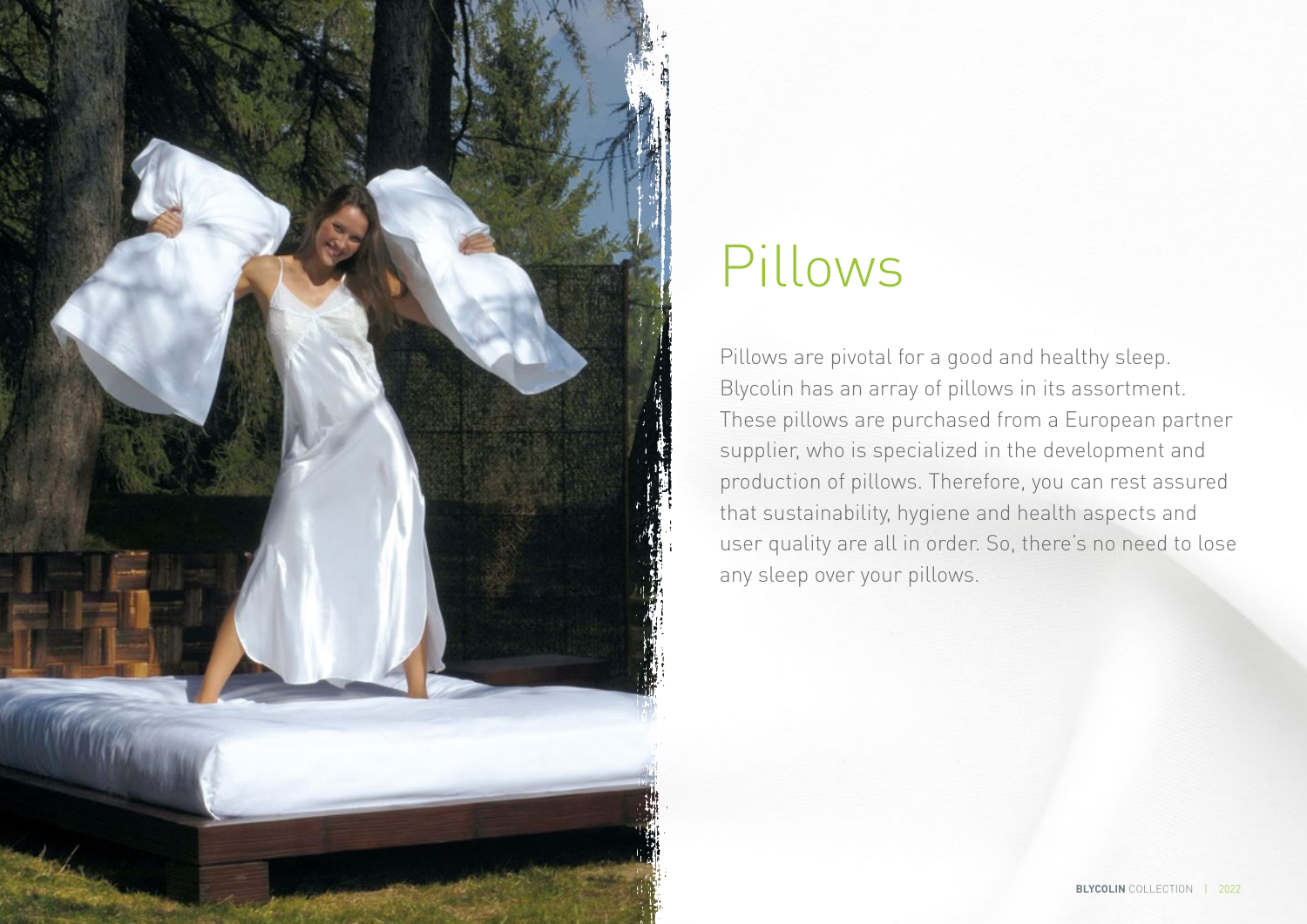

## Soft pillows

## **Comfort**

The Comfort pillow has a weight of 700 grams and has a Dacron fiber filling. It is voluminous, but supple. The tick is 100% percale cotton with a 30 centimeter zipper. This optically white pillow is available in two sizes and can be washed up to 40˚ Celsius, is anti-allergenic and can even be tumble-dried at low temperature.

## **Half-down**

The half-down pillow weighs 900 grams and contains 15% goose down and 85% goose feathers. Lovely supple and soft for your guests. The optically white tick is made of 100% cotton. We advise you not to wash this pillow, but have it cleaned chemically. Of course, it is also good practice to regularly air and fluff up pillows.

| <b>Article</b>         | <b>Size</b> |
|------------------------|-------------|
| <b>Pillows Comfort</b> | $50/90$ cm  |
| <b>Pillows Comfort</b> | $60/70$ cm  |
| Pillows Half-down      | $60/70$ cm  |

The minimal order quantity is 10 pieces.

# Medium pillows

#### **Luxe**

The pillow 60/70 Luxe weighs 800 grams and is extremely puffy and delightfully soft. This is because of the countless light polyester balls, that are anti-allergenic and can optimally adjust to the shape of the head and neck. The optimal comfort is further increased by the 100% cotton tick. This pillow has a 30 centimeter zipper. The pillow is washable up to 60˚ Celsius and can even be tumble-dried at low temperature.

### **Goodcare**

The 60/70 Goodcare pillow weighs 850 grams and is a springy pillow with a 100% percale cotton tick. The filling of this pillow is rather special. This is made of 100% Wellcare polyester fibers and treated against mold and house mite, so anti-allergenic. Goodcare is washable up to 60˚ Celsius and can even be tumble-dried at low temperature.

#### **Ecodown**

The Ecodown pillow is a bestseller in our collection. The 60/70 pillow has a weight of 1200 grams and consists of 100% siliconized Ecodown polyester fibers with a 100% percale cotton tick. This pillow has a very high moisture regulation and is permanently springy and anti-allergenic. Ecodown is washable up to 60˚ Celsius and can even be tumble-dried at low temperature.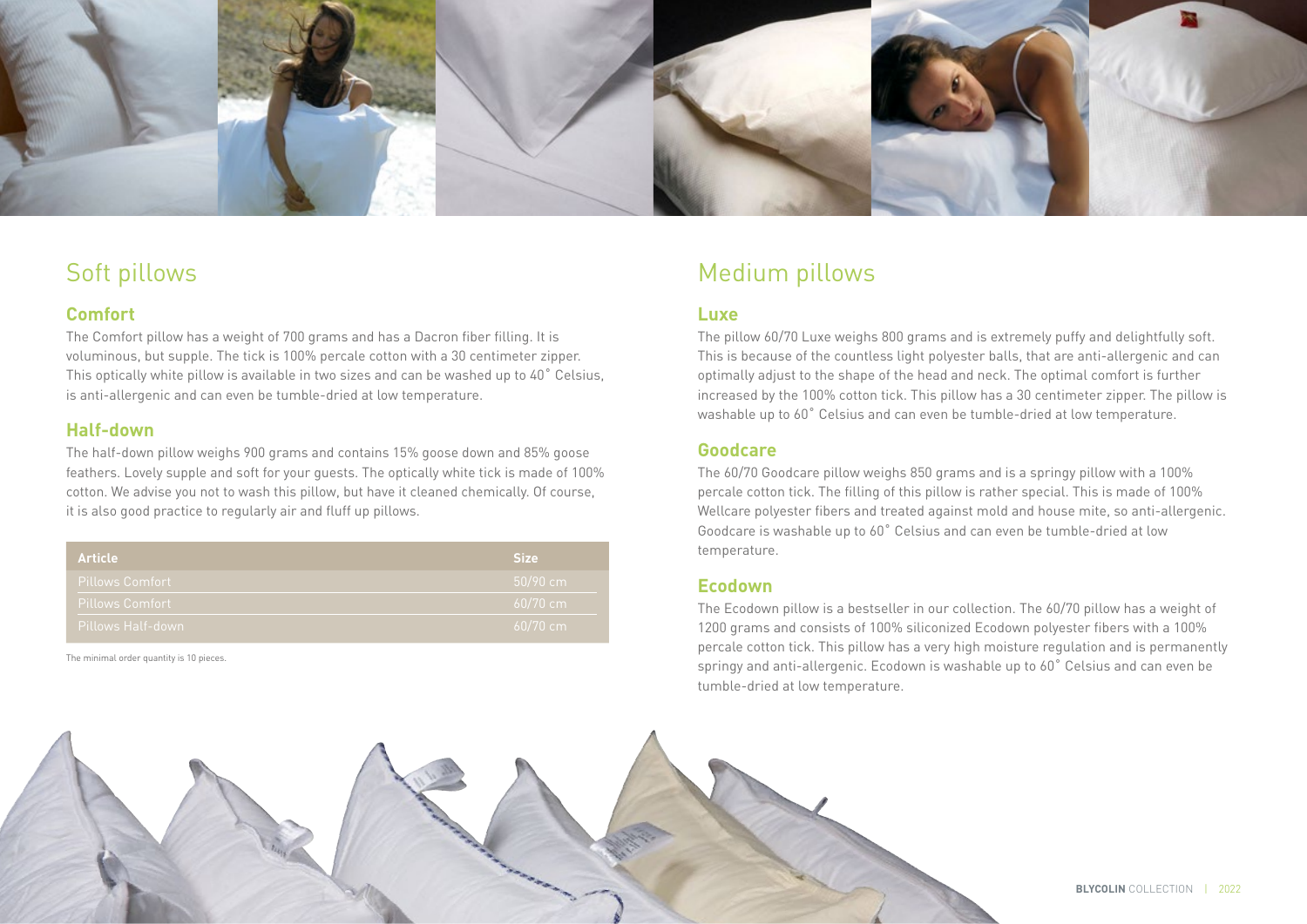

# Firm pillows

## **Latexmix**

The Latex mix pillow weighs 1500 grams and is the heaviest pillow in our collection. The filling consist of 50% latex rods and 50% synthetic balls and is also anti-allergenic. Latex mix has an off-white color, a 100% twill cotton tick and a 30 centimeter zipper. The pillow can be washed up to 60° Celsius.

| <b>Article</b>      | Size       |
|---------------------|------------|
| L Kussen Latexmix 1 | $60/70$ cm |

The minimal order quantity is 10 pieces.

# Flannel pillowcase

For optimal hygiene and to protect pillows, a flannel pillowcase is advisable. In our assortment, there are two sizes of pillowcases, 100% white cotton of 200 gr/m² with housewife closure and washable at 95˚ Celsius.

| <b>Size</b>                                                         |                    |  |
|---------------------------------------------------------------------|--------------------|--|
| 60/70/20 cm                                                         |                    |  |
| 50/90/20 cm*                                                        |                    |  |
| The minimal order quantity is 10 pieces.<br>*Packed per two pieces. |                    |  |
|                                                                     |                    |  |
|                                                                     | Flannel pillowcase |  |